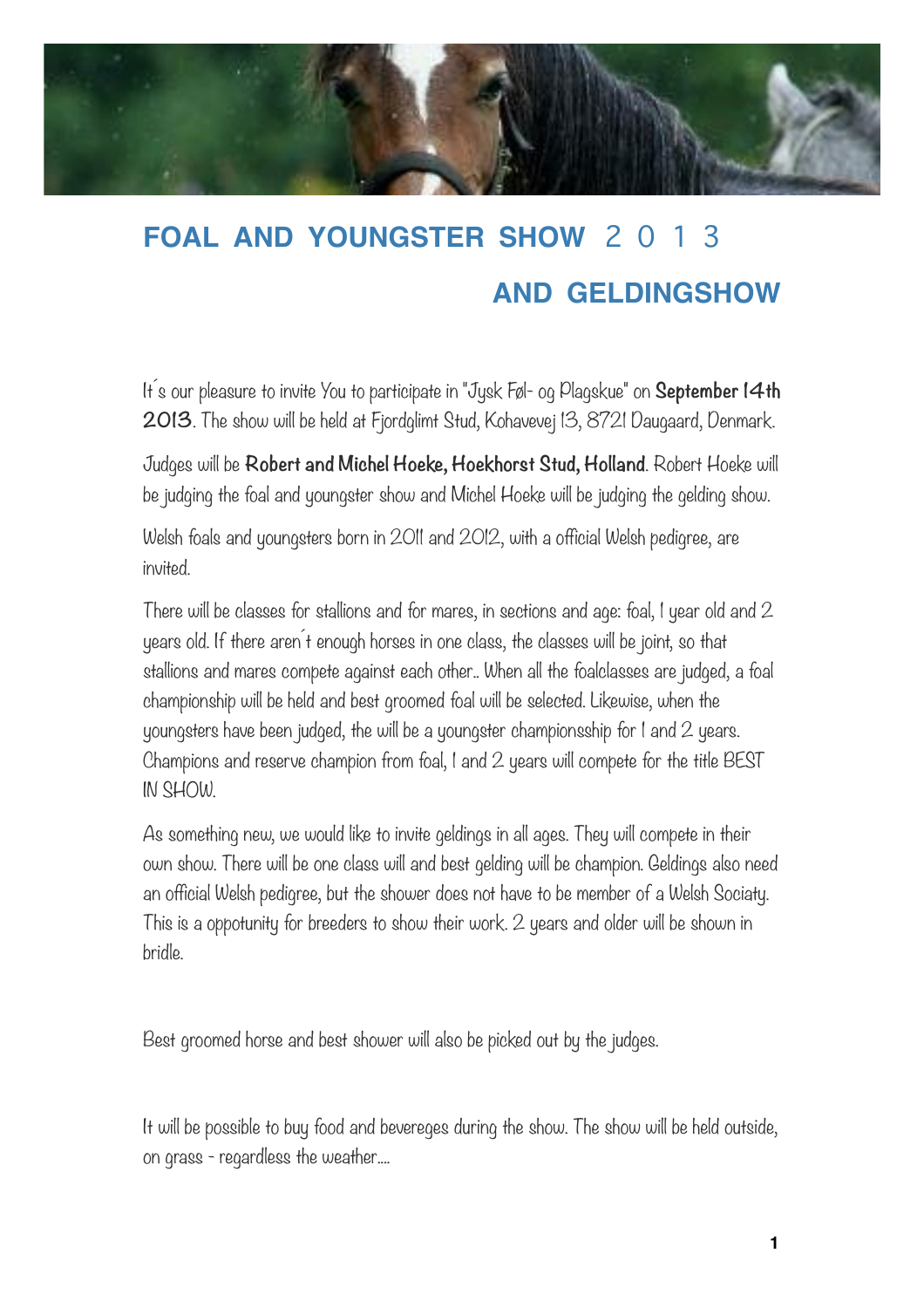## Entry fee: **250 danish kroner pr. animal**

It will be possible to rent a stablebox, but due to the limited number of boxes, mares with foals and horses from other countries will have priority. **175 DKR** for a small box (sec. A and B with foal) and **225 DKR** for a large box.

If You would like to sponsor a gift, we would appreciate it very much!

Register and entry fee must be in our hands **no later than september 1st 2013.** We kindly ask that this date is respected. Copies of pedigrees for 1 and 2 years and geldings, must be included in register.

**Register:** Lisbeth Langskov Jørgensen Resenfeldevej 8, Grønhøj 7470 Karup **Email:** moeghund@mail.dk **Entry fee payment:** Vestjysk Bank

 IBAN: DK3476040001597089 or SWIFT: VEHODK 22 plus konto nr.7406 - 1597089

**Please remember** to add the name of shower and how many horses the payment is regarding.

After the show (approx. 6 pm) it will be possible to participate in dinner, where everybody is welcome! It s a nice way to end a great day, and a opportunity meet the jugdes. Feel free to bring table and chairs. It a possible to buy bevereges.

> Pr. adults: 90 DKR Pr. kid (4-12 years old) 45 DKR Pr. kid (0-3 years old) free

Payment for dinner is seperately from the show, so please bring cash.